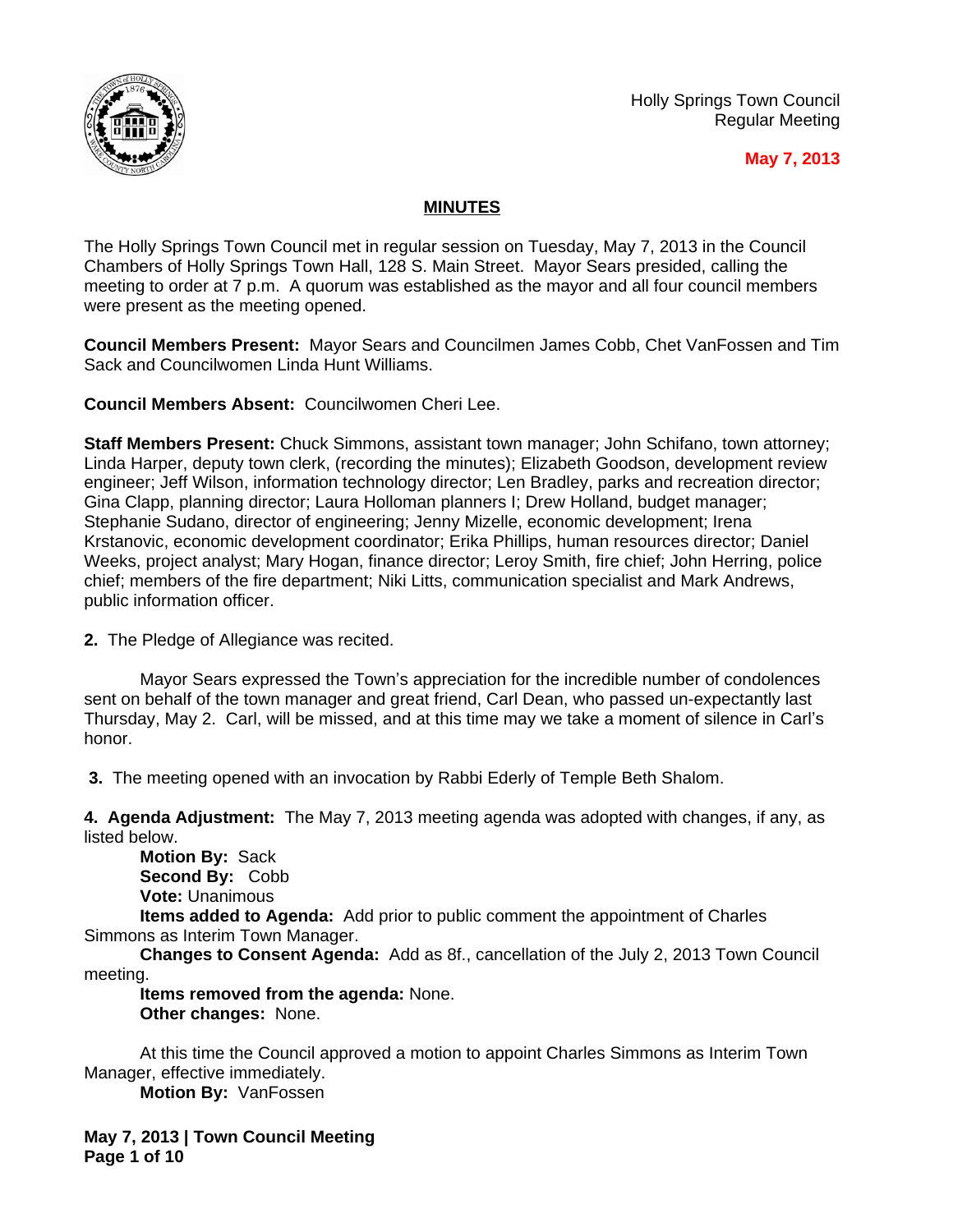**Second By:** Sack **Vote:** Unanimous

**5. Public Comment:** At this time, an opportunity was provided for members of the audience who had registered to speak to address the Council on any variety of topics not listed on the night's agenda. The following input was recorded:

Amy Daniels, 2500 Blue Ridge Road Suite 325, Raleigh, a representative of the Rex Healthcare Foundation. She invited the Town Council and citizens of Holly Springs to participate in the private not-for-profit organization, that Rex Healthcare relies on philanthropic support to maintain health services.

Pam Davison, 105 Ramshorn Court, said that she supports the development procedure manual amendment to add neighborhood meetings to the development requirements process.

**6a. Duke Fuqua Client Consulting Program Report –** Ms. Mizelle said the town contracted with a team of master of business administration students from the Duke Fuqua Client Consulting Program to assess the feasibility of establishing and sustaining co-working space in Holly Springs. The team presented its findings to the Town Council and the community.

Alberto Tovar Ascencio of Duke the Fuqua School of Business gave a brief summary on the team's proposed marketing strategies, that contains four main parts—analytical findings, recommendations, risks and mitigation, and implementation.

Frances Chou of Duke the Fuqua School of Business presented the recommendations, which are based on the analytical findings. She reviewed with the Council the product, pricing and promotion strategies. She also reviewed the co-working space, customers' needs and membership pricing strategy. She said the key elements for promoting co-working space were education, community and influential leadership.

Richard Wang of Duke the Fuqua School of Business gave a brief summary of implementing the plan and the marketing strategies.

**Action:** None.

**6b. FY 2013-14 Budget –** Mr. Simmons presented the recommended FY 2012-13 Town budget for the Council's review.

Mr. Simmons presented the budget with a zero-cent tax rate increase. Both the General Fund and Utility Funds are balanced based on projected revenues for the coming year with a .435 cents tax rate.

Mr. Simmons then outlined the budget proposal. He explained that it is based on a 99% collection of a .435-cent tax rate applied to a total town value of \$3,516,300,000.

The following bullet points are highlights of the budget.

Proposed budget is based on 99% collection rate

Approximate tax base of \$3,516,300,000

No Tax Rate Increase  $= $0.435$  per \$100 valuation

No increase in garbage collections fees, recycling fees or yard waste fees, remain \$9.50, \$4.25 and \$2.00

No funds from fund balance

No increase in water and sewer rates monthly access or water and sewer rates. Reduction in the Utility Fund debt by approximately \$500,000 from refinancing and annual pay down. Seven new positions in General Fund: four police officers, three firefighters in public safety. Eliminated unfilled planning technician in Planning & Zoning budget.

\$30,000 in non-profit contributions, (\$10,000 Chamber projects; \$5,000 TRACS; \$15,000 designated via grants;)

No new positions in Utility Fund

Last seven (7) years funds in reserve to cover cost of Harnett County Water Plant Capacity debit, town will be using \$1.012 million for debt payment next year.

**May 7, 2013 | Town Council Meeting Page 2 of 10**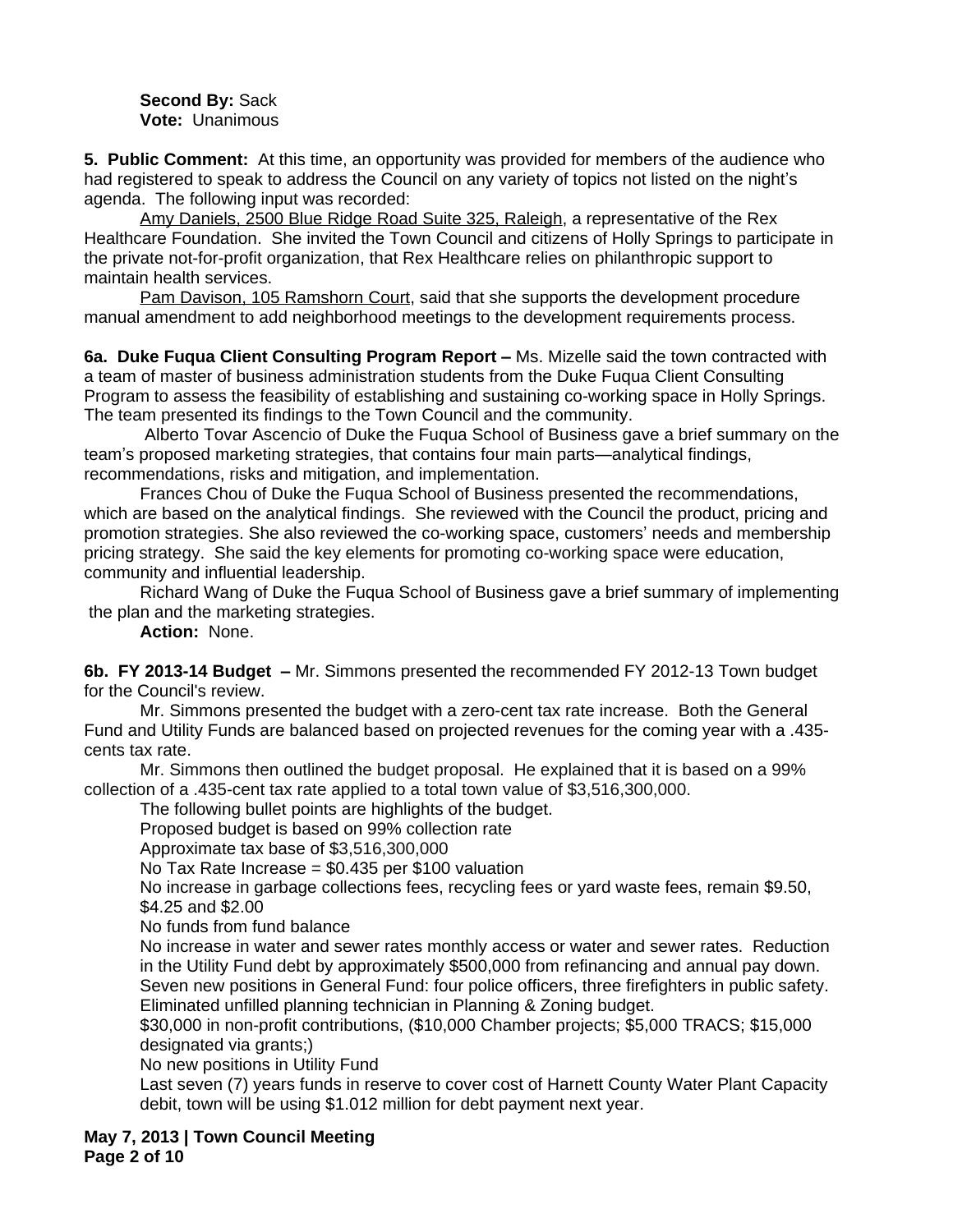Development fees will remain the same for next budget year 2% market adjustments for salaries and merit/performance pay funded at 3% 5% 401k contribution and longevity benefits State-mandated 7.07% increase in retirement Health insurance rates budgeted with 6% increase. General Fund budget has increased by 2.4% or \$669,815 from the current budget. Utility Fund has decreased by 8% or \$937,550 from the current budget.

Mr. Simmons asked the Council to set aside a special meeting night in May when Council member questions and suggestions for revisions to the budget plan can be discussed.

**Action:** The Council approved a motion to set a special meeting of the Town Council for 12 p.m. Thursday, May 16, 2013 in the Cultural Center meeting rooms for the purpose of discussing potential adjustments to the proposed FY 2013-14 budget.

**Motion By:** Sack **Second By:** Cobb **Vote:** Unanimous *A copy of budget message is attached to these minutes.*

**7a. Public Hearing: Wake County Property –** Mr. Schifano said that this agenda item was removed from last Town Council meeting to be heard as a public hearing.

He said after discussions with attorneys representing Wake County, they have requested a few modifications to the contract documents regarding the land sale. The documents include: 1) a sales contract, 2) a promissory note obligating the town to repay the difference between the sales price of \$2,058,939 and the initial amount paid of \$253,668 (i.e., \$1,805,271), 3) a deed of trust, 4) a resolution authorizing the purchase and execution of these documents, and 5) a resolution authorizing an application to the Local Government Commission for approval.

The contract is attached in a red-line format for your review to see the changes requested by the County attorney's office. As you can see in the red-lined version, the most significant change is that they wanted language showing the importance to them of the construction of the roadway.

The promissory note and deed of trust secure the loan amount, which is to be repaid within 10 years. The county will allow repayment to go the full 10 years unless they have a bona fide need for fill dirt at the South Wake landfill in which they will "call" the loan which would require the Town to repay the \$1,805,271).

He said included also is two resolutions that the County attorney's office requested as they deemed it necessary to supplement your official vote to authorize the purchase passed unanimously earlier this year.

With that explanation completed, Mayor Sears opened the public hearing. The following comments were recorded: None.

There being no further comments, the public hearing was closed.

**Action:** The Council approved a motion to adopt Resolution 13-19 and Resolution 13-22 approving the purchase, sales contract, promissory note and deed of trust for property purchased from Wake County and an application to the Local Government Commission.

**Motion By:** Cobb **Second By:** VanFossen **Vote:** Unanimous *A copy of Resolutions 13-19 and 13-22 and draft contract is attached to these minutes.*

**7b. Public Hearing: Ordinance 13-04, Unified Development Ordinance amendment 13-UDO-**

**03 –** Ms. Holloman said the Town has initiated a UDO amendment request to add *athletic training facility* to special exception uses in the RT: Research & Technology zoning district. A definition for the use is also proposed for additional clarification.

**May 7, 2013 | Town Council Meeting Page 3 of 10**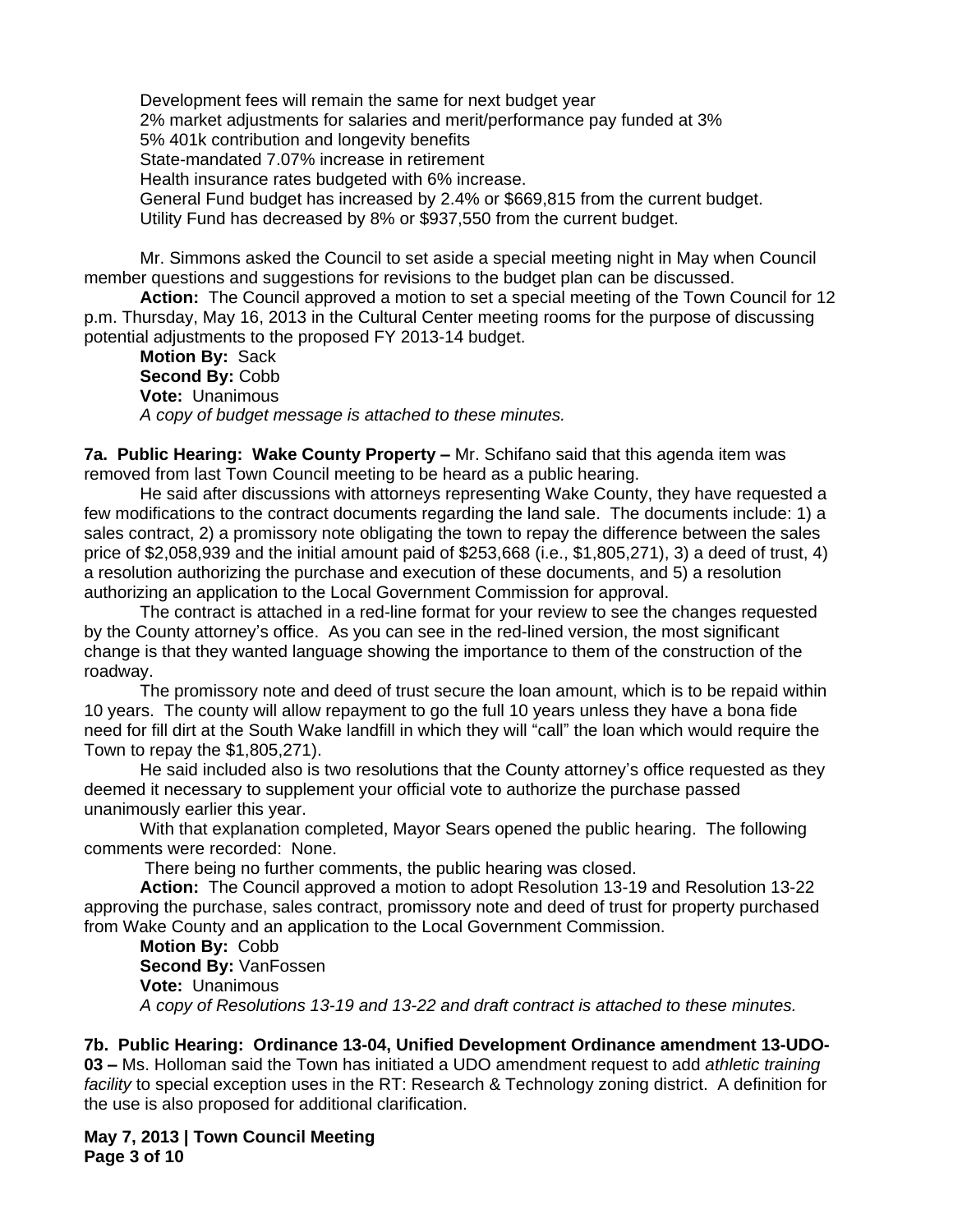She said the RT district currently permits recreation uses such as dance studio; gymnastics studio; skating rink (ice and roller), however it does not mention any facilities devoted to receiving instruction or training in a particular sport.

She said at the Planning Board meeting, Town staff received direction from the board to remove training from the term and add simply, *athletic facility*, to allow for more generic athletic uses to be allowed within the RT: Research and Technology district.

Ms. Holloman said the Planning Board discussed the following issues and concerns at their meeting on April 23, 2013:

- There was much discussion between the board regarding the training aspect of this definition. Ultimately, the board decided to amend the use to 'athletic facility' instead of 'athletic training facility' to allow for the possibility of uses that were primarily recreational the ability to located within the RT: Research and Technology district.
- The Planning Board also decided to remove the specific recreation uses currently listed within the RT: Research & Technology district (i.e. gymnastics, aerobic studios, skating rinks and so forth) and replacing them with the generic term 'athletic facility.'

She said also the Planning Board recommended approval with the following changes:

1) Remove the word "training" from the term and to have "athletic facility;"

2) Remove "Recreation" as category type and replace with "athletic facility" and remove all specific recreational uses listed and replace with "athletic facility;"

3) Amend the suggested definition by adding "and/or recreational environment."

With that explanation completed, Mayor Sears opened the public hearing. The following comments were recorded: None.

There being no further comments, the public hearing was closed.

**Action #1:** The Council approved a motion to accept the following statement as being true: *"The requested UDO text amendment is consistent with the Vision Holly Springs Comprehensive Plan Policies for Future Land Use. The proposed UDO amendments allow for diverse economic development, as well as other opportunities for commercial growth and development in Town."*

**Motion By:** Sack **Second By:** Williams **Vote:** Unanimous

**Action #2:** The Council approved a motion to adopt Ordinance 13-04 approving and enacting the Planning Board version of the UDO Text Amendment #13-UDO-03 to modify the text of UDO Section(s) 4.02 & 11.02 as submitted by the Town the Holly Springs.

**Motion By:** Sack **Second By:** VanFossen **Vote:** Unanimous *A copy of Ordinance 13-04 is attached to these minutes.*

**7c. Public Hearing: Special Exception Use Petition 13-SEU-02 –** Ms. Holloman said the Town has received a request for an athletic training facility, which would be operated as the Daniel Dhers Action Sports Complex, to be located within the existing 171 Tradition Trail industrial warehouse development. The proposed training facility would be approximately 31,161 square feet. Of that square footage, 20,000 square feet would be devoted to indoor operations while the remaining 11, 261 square feet would consist of an outdoor operations/training area.

She said an athletic training facility (as approved in the previous UDO amendment) is defined specifically as a facility devoted to a learning environment in which programs of practice and hands-on experiences are provided with instruction to help reach a standard of proficiency.

She said the Daniel Dhers facility would be a facility for BMX as well as mountain bike training. Competitive riders from all over the world as well as amateurs would be able to use this facility for training opportunities. The majority of this training would be done within an existing building totaling 17,500 square feet; however, there would be an outdoor training area consisting of

**May 7, 2013 | Town Council Meeting Page 4 of 10**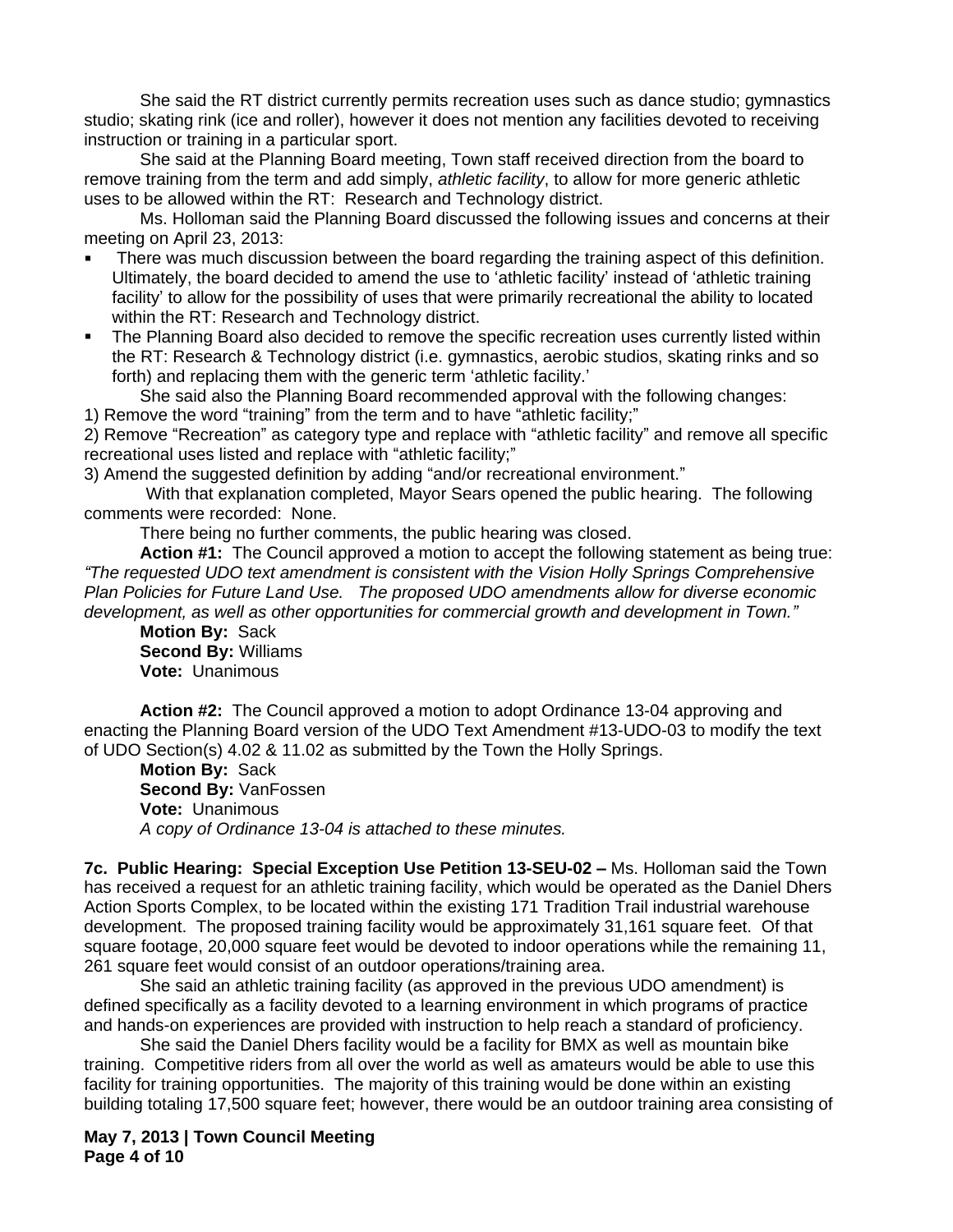11,261 square feet. The petitioner would be required to amend the development plan associated with the 171 Tradition Trail industrial warehouse project as necessary to add the outdoor training area.

Ms. Holloman said the Planning Board discussed the following issues and concerns at their meeting on April 23, 2013: The board felt that the use would not affect surrounding businesses and the use would be a good fit within the existing industrial flex space and recommends approval.

With that explanation completed, Mayor Sears opened the public hearing. The following comments were recorded:

Braxter Walker of 702 Oberlin Road Raleigh, representing the applicant said the goal was to create a family oriented facility and would be a good fit within the existing industrial flex space.

Chelsea Nolancler of 103 Battersea Park Circle, Cary NC 27513 a representative of the petitioner gave a brief description of the facility and the types of training that will be performed at the facility.

There being no further comments, the public hearing was closed.

**Action #1:** The Council approved a motion to make and accept the findings of fact to be recorded in the minutes for Special Exception Use Petition #13-SEU-02 for an athletic facility as submitted by Daniel Dhers Action Sports Complex, dated 4/2/13.

Special Exception Use Findings of Fact: A special exception use may only be granted upon the presentation of sufficient evidence to enable a written determination that:

- a. The proposed use will not be injurious to the public health, safety, comfort, community moral standards, convenience or general welfare;
- b. The proposed use will not injure or adversely affect the adjacent area;
- c. The proposed use will be consistent with the character of the district, land uses authorized therein, and the Town of Holly Springs Comprehensive Plan;
- d. The proposed use shall conform to all development standards of the applicable district (unless a waiver of such development standards is requested as part of the special exception use petition and approved as set forth above, in which case the proposed use shall conform to the terms and conditions of such waiver).
- e. Access drives or driveways are or will be sufficient in size and properly located to: ensure automotive and pedestrian safety and convenience, traffic flow as set forth in Section 7.09 – Pedestrian Circulation and Vehicular Area Design; and, control and access in case of fire or other emergency;
- f. Off-street parking areas, off-street loading areas, trash enclosures, trash pick-up and removal, and other service areas are located so as to be safe, convenient, allow for access in case of emergency, and to minimize economic, glare, odor, and other impacts on adjoining properties and properties in the general neighborhood;
- g. The lot, building or structure proposed for the use has adequate restroom facilities, cooking facilities, safety equipment (smoke alarms, floatation devices, etc.), or any other service or equipment necessary to provide for the needs of those persons whom may work at, visit or own property nearby to the proposed use;
- h. Utilities, schools, fire, police and other necessary public and private facilities and services will be adequate to handle the needs of the proposed use;
- i. The location and arrangement of the use on the site, screening, buffering, landscaping, and pedestrian ways harmonize with adjoining properties and the general area and minimize adverse impacts; and,
- j. The type, size, and intensity of the proposed use (including but not limited to such considerations as the hours of operation and numbers of people who are likely to utilize or be attracted to the use) will not have significant adverse impacts on adjoining properties or the neighborhood.

**Motion By:** VanFossen **Second By:** Cobb **Vote:** Unanimous

**May 7, 2013 | Town Council Meeting Page 5 of 10**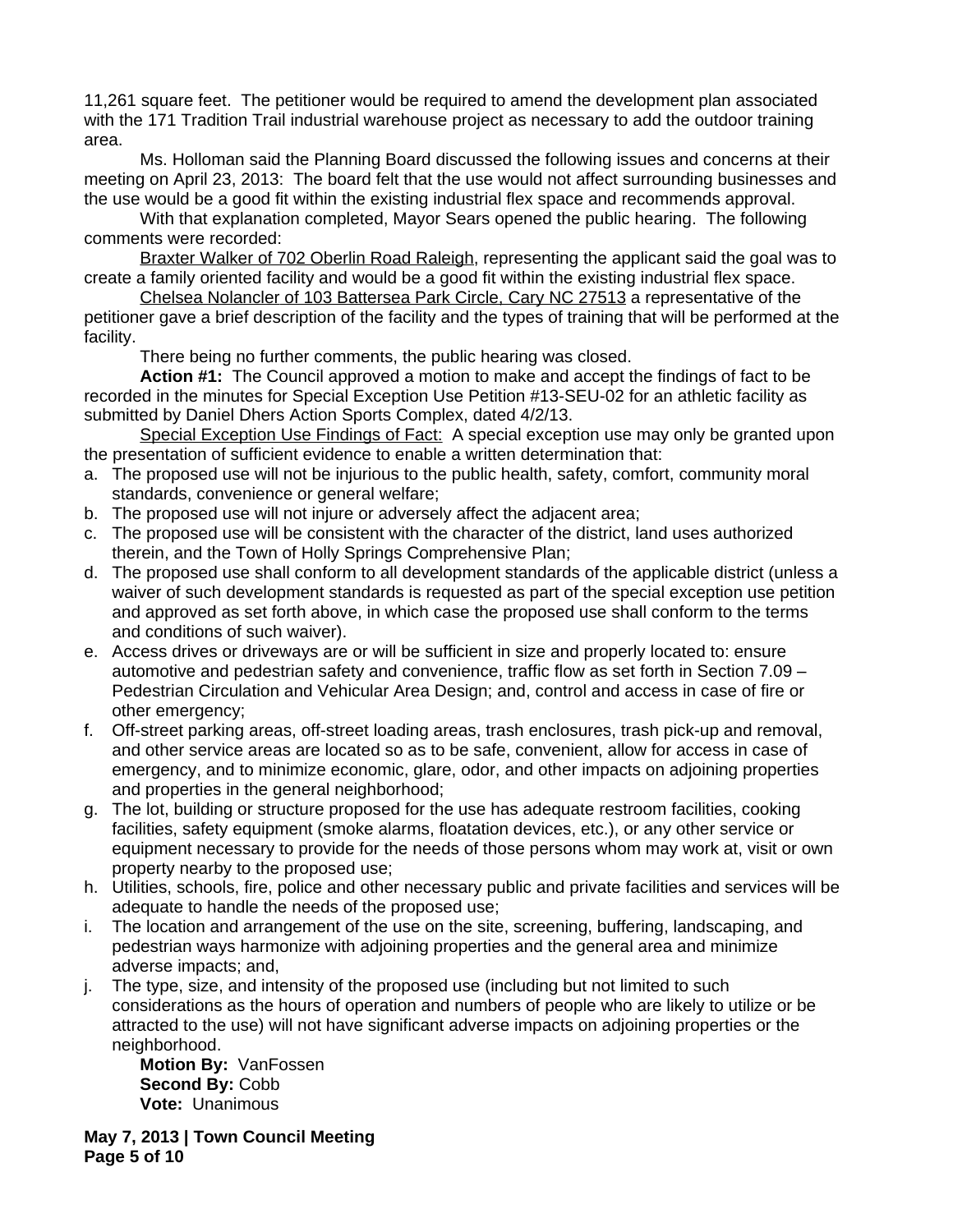**Action #2:** Having made findings of fact that the project meets the requirements to be granted a Special Exception Use, motion to approve Special Exception Use Petition #13-SEU-02 for an athletic facility as submitted by Daniel Dhers Action Sports Complex, dated 4/2/13 with the following condition:

1. Business operations must adhere to the evidence submitted by the applicant as stated in the findings of fact submitted in conjunction with 13-SEU-02.

**Motion By:** VanFossen **Second By:** Cobb **Vote:** Unanimous

*A copy of is Special Exception Use Petition 13-SEU-02 attached to these minutes.*

**8. Consent Agenda:** The Council approved a motion to approve all items on the Consent Agenda. The motion carried following a motion by Councilman Sack, a second by Councilman Cobb and a unanimous vote. The following actions were affected:

8a. Minutes – The Council approved minutes of the Council's regular meeting held April 16, 2013.

8b. Sugg Farm Master Plan Steering Committee - The Council approved to add Mike Davidson to the Sugg Farm Master Plan steering committee.

8c. NC 457 Deferred Compensation Plan – The Council adopted Resolution 13-20 to offer the NC 457 Deferred Compensation Plan. *A copy of Resolution 13-20 is attached to these minutes.*

8d. Budget Amendment, \$55,000 - The Council adopted an amendment to the FY 2012-13 budget in the amount of \$55,000 to assign funds received from the sale of a surplus fire department vehicle. *A copy of the budget amendment is attached to these minutes.*

8e. Mowing Contract - The Council approved to extend an agreement with NCDOT for the Town's mowing of State road rights of way for \$14,836.40 during the 2013 mowing season.

8f. July 2 Town Council Meeting – The Council approved to cancel the July 2, 2013 Town Council meeting.

**9a. Holland Industrial Park, Lot 2, 09-DP-03-A02** – Ms. Holloman said the Town has received a special exception use request for an athletic training facility, which would be operated as the Daniel Dhers Action Sports Complex, to be located within the existing 171 Tradition Trail industrial warehouse development. The proposed training facility would be approximately 31,161 square feet. Of that square footage, 20,000 square feet would be devoted to indoor operations while the remaining 11,261 square feet would consist of an outdoor operations/training area.

She said in conjunction with the special exception use request, the applicant needs to amend the previously-approved development plan for the existing industrial flex buildings and the surrounding site as necessary to add an outdoor operations area as well as add additional required off-street parking spaces.

She said the Planning Board discussed the following issues and concerns at their April 23rd meeting:

- The board discussed the parking needs of the sports complex and questioned at what point staff would direct the developer to construct the future parking area. Staff explained that staff would closely monitor the business and at any point they determine there is a public safety or emergency access issue they would direct the developer to construct it.
- The board asked whether or not an additional access point could be added onto Irving Parkway but engineering explained the topographical issues that made that a challenging to pursue in the past.

She said the Planning Board recommends approval with conditions.

Elizabeth Goodson discussed the width of the drive isles in the parking lots and how they converted the parking lot to allow traffic to go one way and she confirmed that the width of the isle was adequate for one way traffic and fire and public safety access.

**May 7, 2013 | Town Council Meeting Page 6 of 10**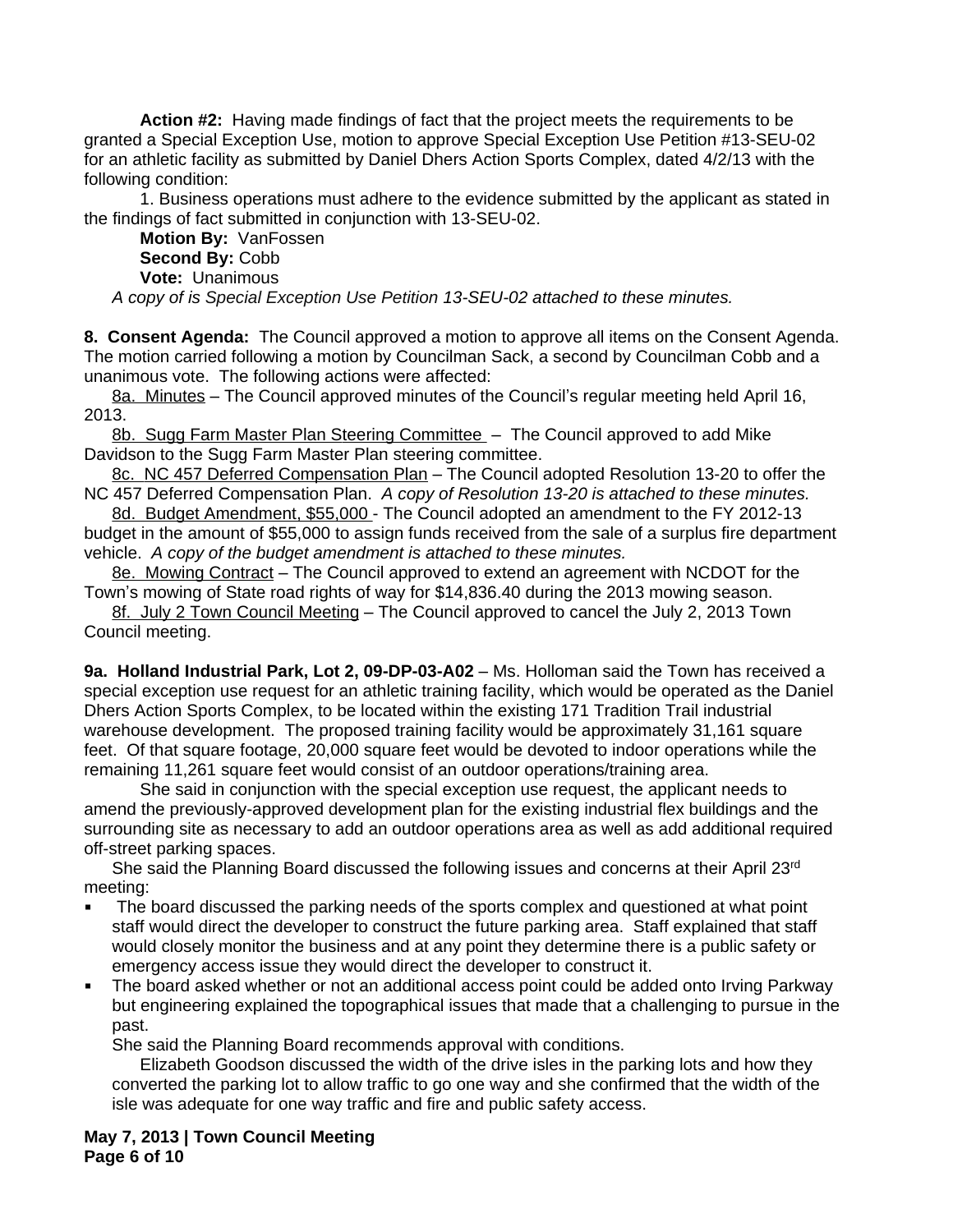**Action:** The Council approved a motion to approve Development Plan #09-DP-03-A02 for a major amendment to Holland Industrial Park Lot 2 as submitted by Thompson & Associates, PA, dated 4/15/13 with the following conditions:

1) Prior to installation, the applicant shall submit a detail to staff showing the ultimate design of the fence/wall of the outdoor operations area including height, material, type, and style.

2) The parking added in the rear of Building #3 is to be removed at such time that the enclosed outdoor storage and operations area is removed to ensure that the original offstreet loading spaces and associated interior access drive is provided in accordance with the standards of the Town of Holly Springs UDO.

3) All previous approval conditions for *Holland Industrial Park – Lot 2 Development Plan* will apply to this plan amendment. **Motion By:** Williams **Second by:** Cobb **Vote:** Unanimous.

**9b. Development Procedures Manual Amendment, #13-DPM-02** – Ms. Clapp said that due to recent development proposals and the response from adjacent property owners at public hearings for these projects, the Technical Review Committee (TRC) discussed at its April meeting adding regulations to the Town's Development Procedures Manual to require mandatory neighborhood meetings for zoning map amendments (rezonings) and comprehensive plan amendments.

She said attached is a resolution with the procedures for the neighborhood meetings.

She said both the Towns of Apex and Cary have similar neighborhood meeting requirements. Staff is proposing to require these meetings only for zoning map amendment and comprehensive plan amendment development petitions. Also, in efforts to minimalize any time impacts in the review process, the proposed procedure requires the neighborhood meeting to be held a minimum of 15 days prior to the required Town Council public hearing during the staff evaluation of the development petition, not prior to the submittal of a petition. Also, the petitioner is required to submit a written report to the Department of Planning & Zoning a minimum of 14 days prior to the Town Council public hearing so that staff can evaluate any modifications to the development petition in response to the neighborhood meeting and to be able to include the report in the Town Council agenda packets so that the Town Council members will be able to review the information prior to the public hearing.

Ms. Clapp said that these meetings are solely for the purpose for the petitioner to provide information on the proposed application to the neighboring property owners and are not an official meeting of the Town. Town staff would not be attending these meetings.

She explained that during these unofficial meetings for zoning and future land use designation, the petitioner may show the adjacent property owners potential site plans, etc. that have not been submitted to the Town. These potential site plans may not actually represent the final product. Such information would not be considered by the Town Council in making a determination on a zoning map amendment or comprehensive plan amendment request unless the zoning map amendment request is for a conditional use district, and the petitioner is committing to a particular development commitment for the project.

There was much discussion of requiring the developers to provide information to the adjacent property owners prior to the public hearing meeting.

Councilman VanFossen said that he wanted to go on record that he oppose the amendment to the development procedures manual of adding neighborhood meeting requirements for zoning map and comprehensive plan amendments. He said these neighborhood meetings are not needed and the government doesn't need to be involved in the process. The town meets all the meeting notification requirements.

**May 7, 2013 | Town Council Meeting Page 7 of 10**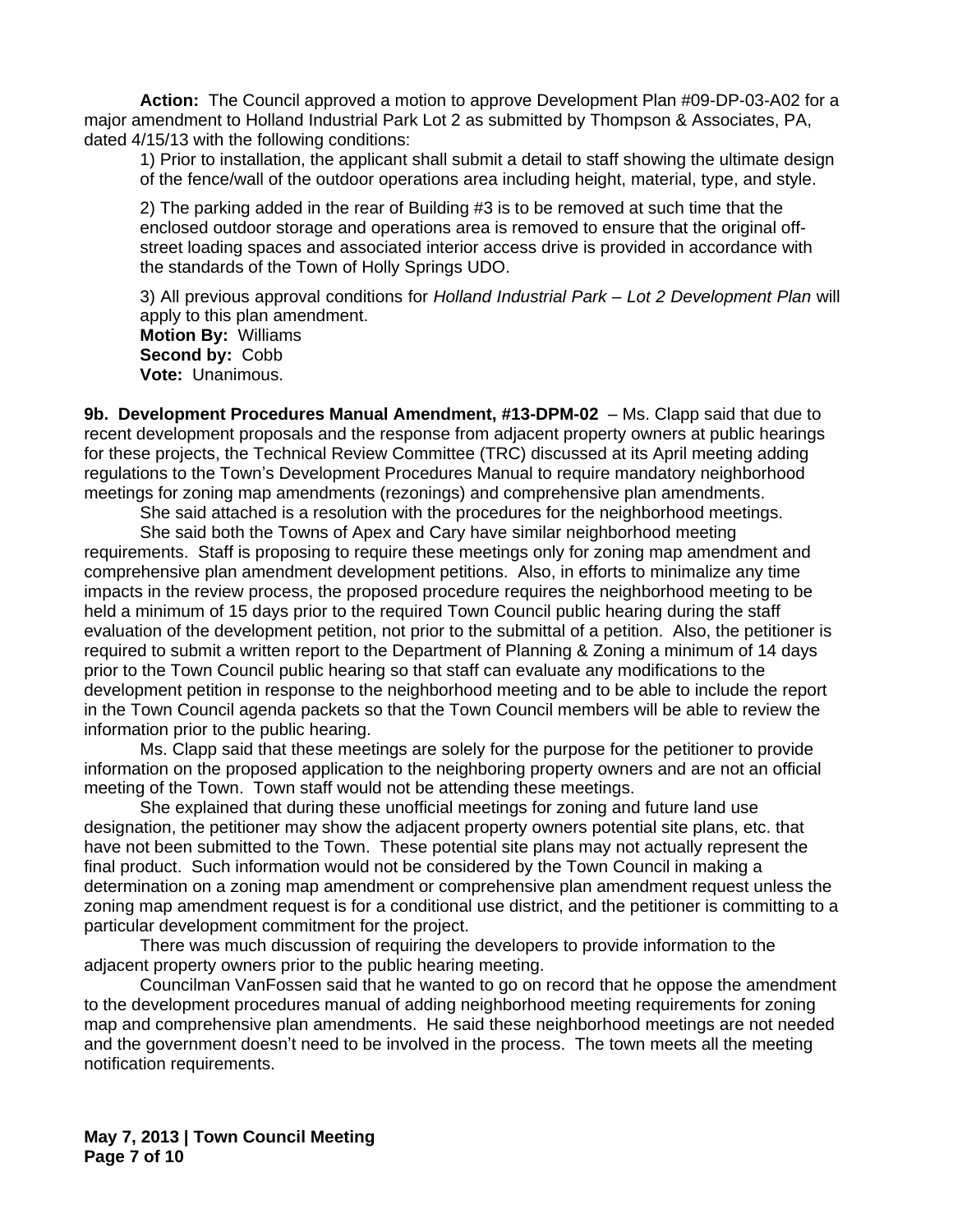**Action:** The Council approved a motion to adopt Resolution 13-21 to adopt and enact Development Procedures Manual Amendment #13-DPM-02 to add neighborhood meeting requirements for zoning map amendments and comprehensive plan amendments.

# **Motion By:** Cobb

# **Second by:** Sack

**Vote:** Motion carried with a vote of 2 in favor, Councilmen Cobb and Sack and 2 opposed - Councilwomen Williams and Councilman VanFossen, and Mayor Sear in favor, breaking the tied vote.

*A copy of Resolution 13-21 is attached to these minutes.*

**9c. Fire/Rescue Truck Purchase Contract** – Chief Smith said through a collaborative work process with a panel of members from his department, evaluated several options with respect to purchasing a new combination pumper and rescue vehicle. The decision was made to purchase a custom made truck from Spartan Emergency Response Vehicles, Inc.

He said the truck will cost \$475,160 to construct and purchase. It will take approximately 300 days. During the construction process, the Town will be able to inspect it at several stages to ensure compliance with the specifications.

It is recommended by staff that this purchase be made through an exception to the public bidding statutes which allows the Town to purchase the truck through a competitive bidding group. The Town is proposing to purchase this truck through HGACBUY, a cooperative purchasing program. It is the opinion of the town attorney that this is a proper exception to the process of publicly bidding the purchase. This option was chosen to ensure that the Town's specifications for the truck could be met and delivered by a reputable firm such as Spartan.

Chief Smith said a portion of the funds for the truck will come from Wake County grants and from next year's budget when ready for purchase.

Mr. Schifano explained to the Council members the vendor offered a slight discount (\$5,666) for an 80% pre-payment; however, in the opinion of the town's attorney, it was better to forgo this discount and make full payment at the end.

**Action:** The Council approved a motion to approve to enter into a contract with Spartan Emergency Response Vehicles, utilizing the competitive purchasing option in N.C.G.S. § 143- 129(e)(3).

**Motion By:** VanFossen **Second by:** Cobb **Vote:** Unanimous.

**9d. Exchange of Real Property Contract** – Mr. Schifano said that pursuant to prior authorization by the town council, an agreement was drafted to swap parcels between the old public safety building parcel at 151 West Earp Street (Corner of North Main and Earp Street) and 200 North Main Street. The latter is owned by Sands10, LLC, d/b/a Bateman Engineering. Sands10 is forming a partnership with a commercial developer to construct the Mosaic on Main building, which is a commercial mixed use project.

He said as an incentive to build the project, the town staff is proposing the attached agreement which provides the following benefit to the developer: \$55,000 in credits against development related fees, construction of a regional stormwater management facility on town property (at Mims park), rent abatement on the property that will become the town's (200 N. Main); and the difference in the fair market value between the two properties.

Mr. Schifano said the total incentive amounts are as follows:

|  |  |  | a) Amount of fair market value that Town Tract exceeds Developer's Tract \$30,000 |  |
|--|--|--|-----------------------------------------------------------------------------------|--|
|--|--|--|-----------------------------------------------------------------------------------|--|

| b) Imputed Lease                 | \$29,700  |
|----------------------------------|-----------|
| c) Waiver of Fees                | \$55,000  |
| d) Imputed Costs of Regional BMP | \$320,261 |

**May 7, 2013 | Town Council Meeting Page 8 of 10**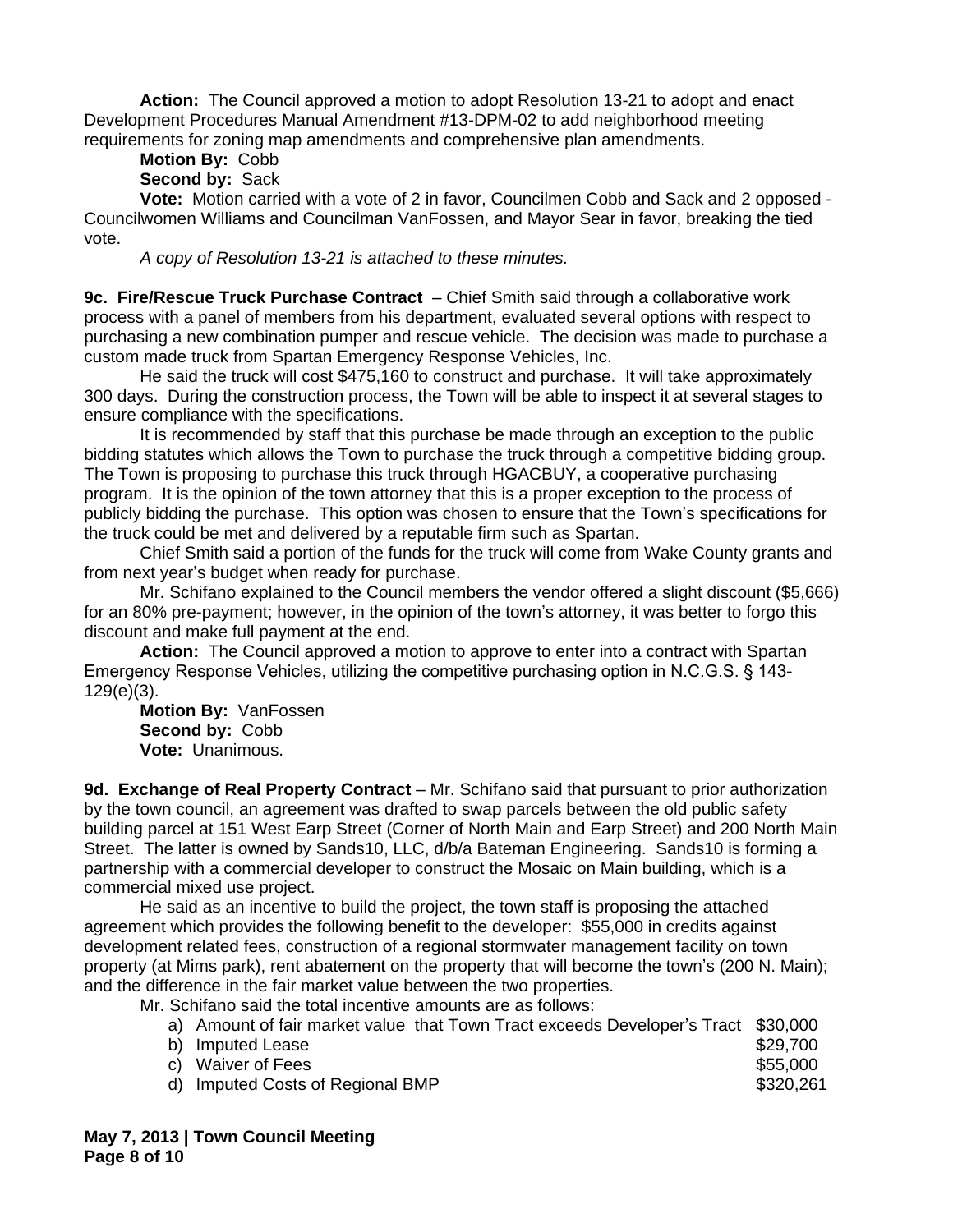### **Total Town Incentives: \$ 434,961**

The contract requires the developer to reach a target tax value. If the tax value is not reached, the town has a partial "clawback" to ensure that the town receives adequate consideration for the contract.

////

**Action:** The Council approved a motion to enter into a contract with Sand 10 Properties, LLC for exchange of real property for economic development.

**Motion By:** Williams **Second by:** Cobb **Vote:** Unanimous. *A copy of contract with Sand10 Properties, LLC is attached to these minutes.*

**10. Other Business:** Councilman Sack said he appreciated all of staff's work that was done for the town manager's memorial service.

**11. Manager's Report:** Mr. Simmons said that he was proud to be a part of the town family in how staff helped each other to deal with the passing of Carl Dean and thanked the staff who had a role in the preparation of the service and recreation at Sugg Park.

Mayor Sears added his sincere appreciation to everyone for their role for Carl during the last few sad days: the EMS units, Rex Hospital, police department, and fire department, for their assistance and participation at the viewing and funeral, the Brown-Wynne Funeral Home and the Sunrise United Methodist Church. He also thanked the park and recreation and human resource departments for their preparation at the reception at Sugg park.

Mr. Simmons reported that Saturday, May 4 was the first day of the farmer's market. Ms. Clapp reported there were 27 venders at the market and 800 – 1,000 patrons attended the market. She said the venders sold out of their produce by 10 a.m.

Mr. Simmons said this past weekend was the Kids Appreciation Day sponsored by the Kiwanis Club. He also, invited the Council members to Turtle Fest scheduled for Saturday, May 11, at Bass Lake Park and Retreat Center from 1 p.m. to 4 p.m. He said at Tuesday's Technical Review Committee meeting the committee approved plans for Novartis's addition, this would also add 300 additional employees.

**12. Closed Session:** The Council approved a motion to enter Closed Session, pursuant to North Carolina General Statute 143-318.11(a)(6) to discuss matters of the town manager's position.

**Motion By:** Sack **Second By:** Cobb **Vote:** Unanimous

#### *General Account of Closed Session – May 7, 2013.*

In general, the town attorney discussed with the council members the matter of the vacant position of the town manager.

The Council made a motion to direct human resources director to advertise and conduct a search for a town manager. Motion was made by Councilman Cobb and second by Councilman Sack, and the vote was unanimous.

No further action was made in closed session.

The Council approved a motion to return to open session. The motion was made by Councilman Cobb and seconded by Councilman Sack, and the vote was unanimous.

### *-- End of General Account*

The town attorney discussed the matter of entering into a contract with interim town manager and to increase his current salary while serving as interim town manager. The Town

**May 7, 2013 | Town Council Meeting Page 9 of 10**